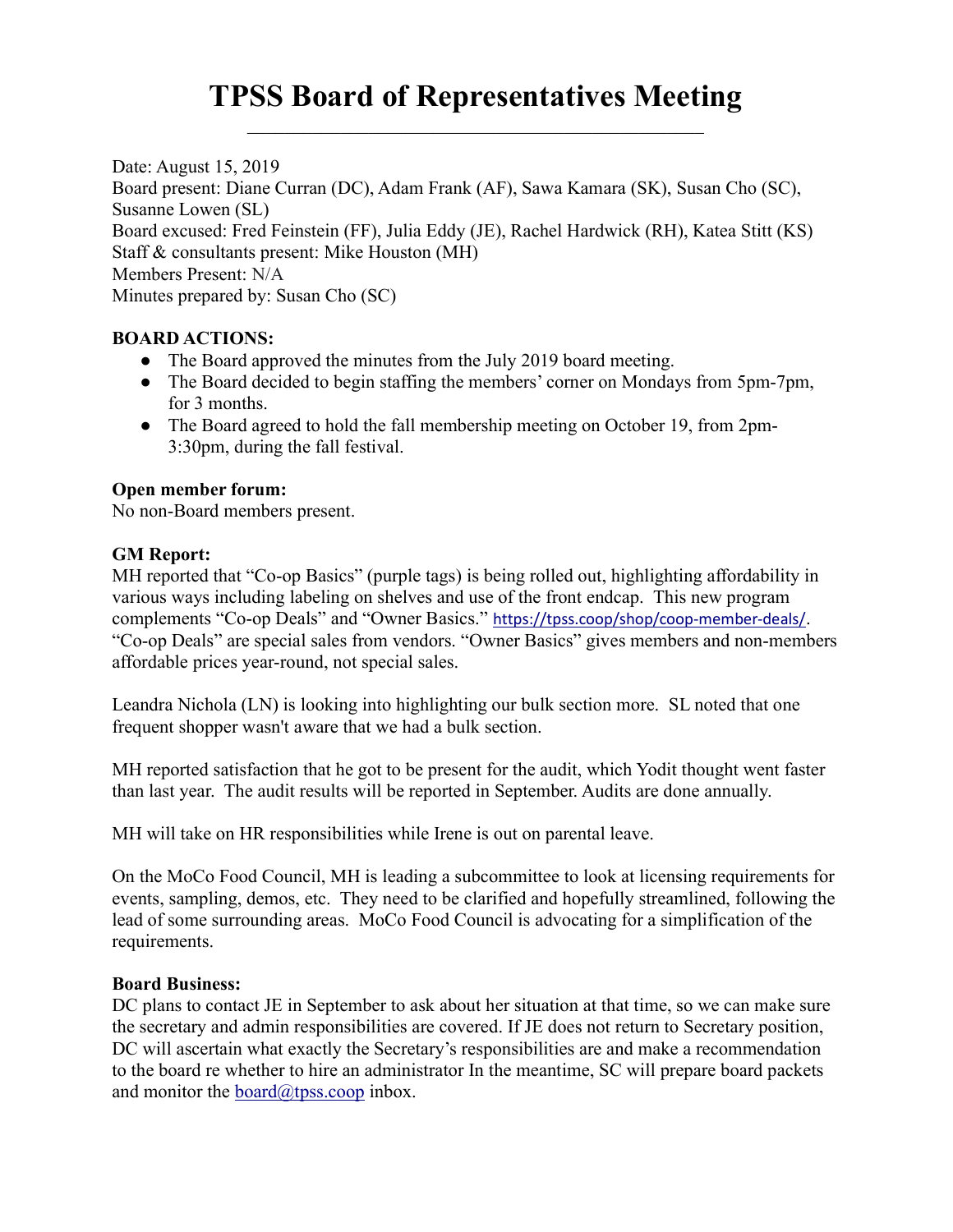#### Committee Updates:

## Membership Committee:

SK explained LN's idea for board members to help staff the store's Member's Corner. DC pointed out that it might be nice for the Board to have a regular presence in the store. Members would know that at certain times, a Board member would be available in-store to talk to. SL pointed out that we could draw people's attention to the store website, social media platforms, sales, membership meetings, board elections, etc. MH pointed out that with the tablet in the store, cashiers no longer had to break away from ringing people up in order to enroll someone.

LN specified possible times of 4pm-8pm on Sun, Mon, or Wed. The Board members present agreed to participate in a 3-month trial of solo 2 hr shifts, Mondays 5pm-7pm, starting in September. DC will draft an email to introduce the plan to the rest of the Board, LN will make a signup genius, SL will draft talking points. Board members will wear their nametags. Depending on how this goes, we might recruit other members to fill in more time slots.

SK asked for ideas about how to reach out to the community without appearing like we're marketing ourselves. Her attempts to connect with folks at the Maple Ave apartment buildings were not very successful. MH related that he does 3 "gives" before asking for something. Offering food for an event (which allows an opportunity to talk about the food in a natural way), inviting an org to table at the store if they need help publicizing their event, inviting them to our own events. DC pointed out that we need to check with MH to see what is practical to offer.

DC announced that the membership committee chose October 19 for the fall membership meeting. It will be integrated into the Co-op's fall festival, which AF pointed out is also the day of the Jewish Harvest Festival Sukkot. Board nominations open around Labor Day, so we can introduce the candidates at the membership meeting.

#### Policy Committee:

SC asked for clarification on a difference in decision-making between how the Board votes and how the general membership votes. It was determined that the text of both the Policy Register and the By-laws are accurate with regard to that difference (when consensus may be broken). SL expressed appreciation for the proposed changes, which make the text much more concise. DC recommended that SC send an email inviting feedback on the remaining proposed changes, then after a specified time, submit the proposed changes to a Board vote.

# Next Board Meeting: Thursday, September 19

Meeting adjourned at 9 pm.

# Committee Assignments:

Policy Committee – Susan Cho (chair), Adam Frank, Rachel Hardwick, Julia Eddy. Nominations/Elections – Susanne Lowen (chair), Diane Curran, Susan Cho. Personnel – Diane Curran (chair), Rachel Hardwick, Katea Stitt. Membership Committee – Fred Feinstein (chair), Diane Curran, Sawa Kamara.